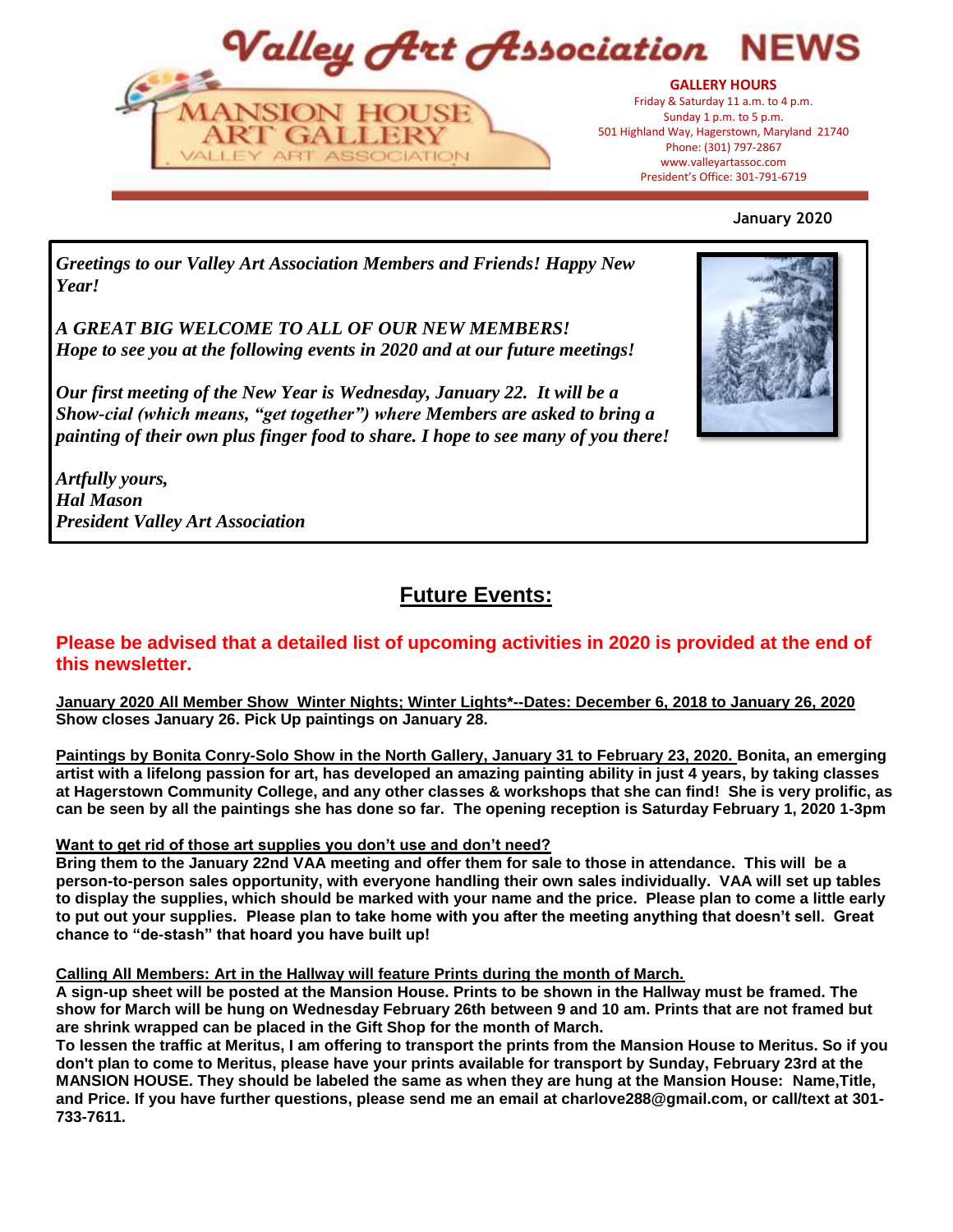**Painting Groups at the Mansion House.**

#### **Tuesday: 10am to 3--ish Call Donna Mason 301-791-6719**

**Wednesday: 10am to 1pm. Bring your paints, any medium, then join us for lunch at a local restaurant. For more information call Ruth Peyton at 301-223-8688 or Audrey Mentzer at 301-739-8112.**

#### **Oil and Acrylic Art Classes with Marjorie Tressler**

**Marjorie Tressler will now be teaching 2 classes, both in oil and acrylic at the Mansion House. Continuing: the 1st and 3rd Wednesday evenings 6:30-8:30pm, NEW CLASS: MONDAY AFTERNOON 1-4PM starting January 6th 2020. Both classes are for the novice to the advanced painters who want to learn how to improve their painting and drawing skills covering portrait, still life and landscape. \$65.00 for six classes continuous: for more information please contact : marjorietressler@comcast.net or 717-762-6791.**

#### **Figure-Drawing at the Mansion House: January – February Mondays, 10 - 1.**

**If the schools are closed due to bad weather, the session will be canceled. Upcoming dates: January 6, 13, 27 and February 3, 10, 17 and 24. Professional male and female models. No instruction. Only cost is shared model fees. Contact Elaine Wolfe at valleyartinfo@gmail.com or 304-754-5116 with any questions.**

**Nicole Troup - Child Portrait and Gold Metal Leaf Workshop – Monday, January 20th - two spaces open. Seven hour portrait workshop with Nicole Troup, with the emphasis being child portraiture utilizing Golden Open Acrylics and the application of gold metal or silver leaf. The cost is \$80 for VAA/Museum members, and \$90 for non-members. Contact Elaine Wolfe at valleyartinfo@gmail.com /304-754-5116.**

#### **Michael Davis Two-Day Portrait Workshop--Wednesday, April 8th and Thursday, April 9th, 2020,**

**Two day, 12 hour portrait workshop with Michael Davis. This workshop will have a live model for the full time period. Cost is \$140 for VAA and Washington County Museum of Fine Art members, and \$160 for nonmembers. There will be an additional model fee of \$20. Lunch will be included. To register, please contact Elaine Wolfe at valleyartinfo@gmail.com or call 304-754-5116.** 

#### **Katriel Srebnik: Painting the Clothed Figure**

**One-day, 8 hour workshop on Tuesday, May 5, at the Mansion House. Artists welcome to work in watercolor, gouache, acrylic or oil. Cost is \$125.00. See his remarkable bio and work at SreGallery.com. To register and for details/materials list, contact Elaine Wolfe at valleyartinfo@gmail.com/304-754-5116.** 

#### **MEMBERS OUTSIDE ACTIVITIES**

**The following section of this newsletter includes activities that our busy members are involved in. Please pay special attention to this section and hopefully you will be able to attend or take part in some of these events.**

#### **Virginia Hair - A Sixty Year Retrospective: This will be an exceptional show!**

**Solo exhibition January 7 - February 16, 2020, reception on Saturday, February 8, 2 - 4pm (rain, snow or shine). Burgin Center for the Arts, Cofrin Gallery, The Mercersburg Academy, 300 E. Seminary Street, Mercersburg, PA.**

#### **Artisans Connection**

**We are excited to announce that the Artisans Connection's home gallery for our monthly gatherings is now in a new location! We will be gathering in the MUSIC MAKERS: at 46 West Main Street, Waynesboro, PA, Our first gathering at the MUSIC MAKERS is scheduled for Monday, January 13, 2020 at 6:30-8:30. Of course we will continue to enjoy being hosted by other galleries/studios periodically and those visits will be announced each time. We are looking forward to a new year of more expanded opportunities in this larger space. The Artisans Connection is all about art and invites artists from all disciplines. We invite folks attending, if they choose, to bring their latest work of art, art news, and topics to discuss as well as something for our table to share. These gatherings are a way for artists to socialize with food and drink. No costs or dues, For more information contact: marjorietressler@comcast.net or 717-762-6791. I'm looking forward to seeing you. Marjorie Tressler, founder and facilitator.**

**4th Biennial Maryland Regional Juried Art Exhibition (BMRE) Presented by the University of Maryland Global Campus is from December 8, 2019 to March 15, 2020, at the UMGC Arts Gallery, Lower Level. Phillip Grove and David Bottini have had works selected for the exhibition. These are among 68 works chosen by jurors from artists in Maryland, Washington D.C. and Virginia. The UMGC Arts Gallery is open daily 9 AM to 9 PM. The reception is on Thursday, December 12, from 5 to 7 PM; RSVP by calling 301--985-7937 or visiting umgc.edu/artrsvp.**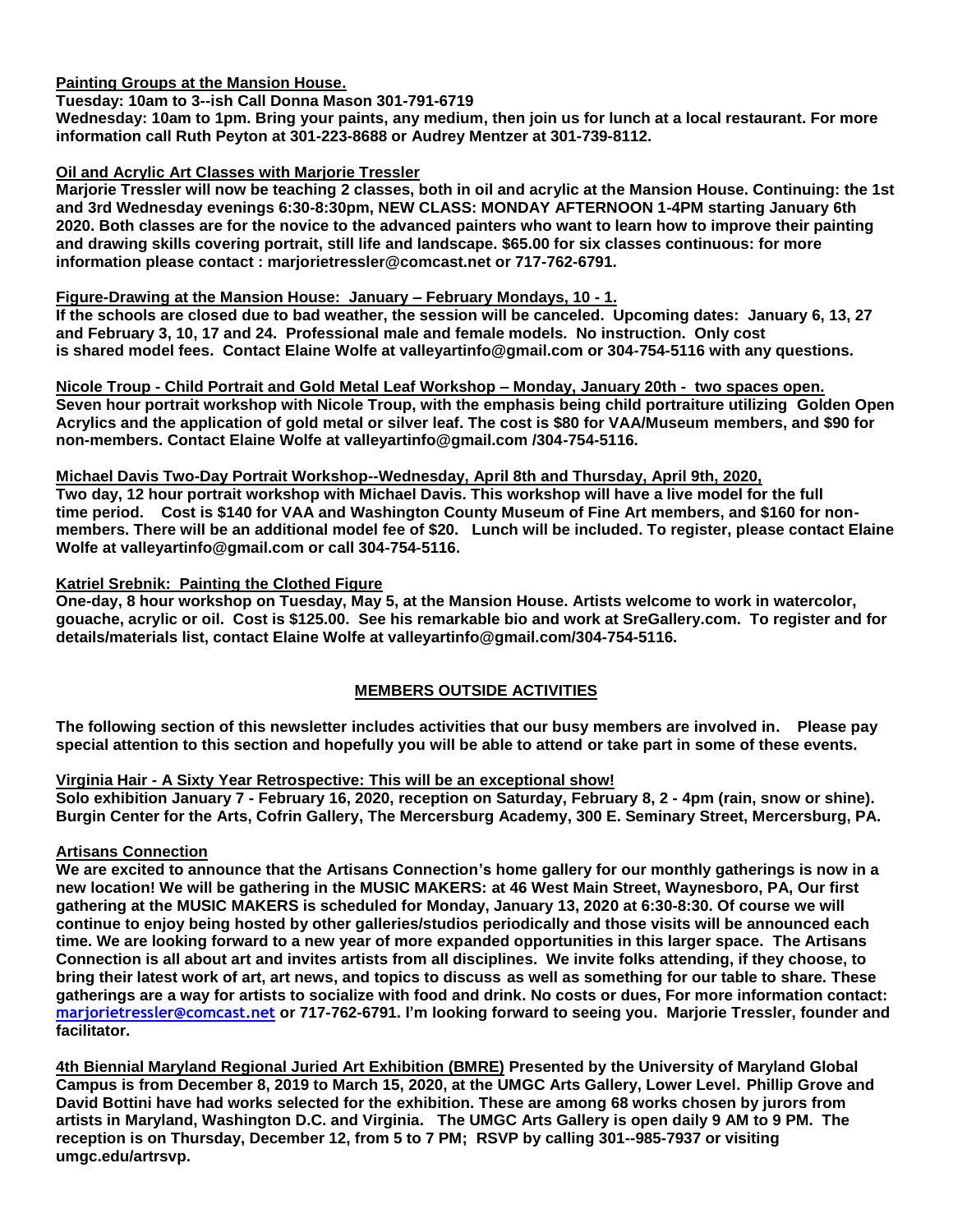**Destination Arts, Waynesboro 42 West Arts Gallery Fine Arts and Crafts, 42 West Main Street, Waynesboro. Come in and browse or make a purchase from local artists, and fine craftsmen. Open: Wednesday 12 – 3; Thursday 1 – 4; Friday 5 – 8; Saturday 10am-4pm; Sunday 1 – 4.**

**Artist Janie Moltrup, professional photographer will be our guest artist for the months of January and February. Janie has been a member of the Valley Art Association for many years and served on the Board there as well. We will be having an opening reception with Janie on January 10th from 5:30 through 8:00pm.** 

**For further information on the many activities that take place here, please get in touch with either Donna or Denny at 717-762-8394 or email artsyfolksatembarqmail.com.**

## **\*All Member (and Solo) Shows 2019-2020**

**All artwork should be ready to hang with a wire on the back. Paintings can be dropped off the weekend before the show during open hours: 11 to 4 on Friday and Saturday and 1 to 5 on Sunday. Drop/off pick up on Tuesday morning before the show opens. The new show will be hung from 10 AM to 12 Noon and anyone willing to help will be welcomed with open arms.** 

| <b>Month</b>                                     | <b>Title/Exhibitor</b>                                            | Drop Off<br><b>Dates</b> | <b>Opening</b>     | <b>Closing</b>             | <b>Pick Up Date</b>    |
|--------------------------------------------------|-------------------------------------------------------------------|--------------------------|--------------------|----------------------------|------------------------|
| December2019/January                             | <b>Winter Nights; Winter</b>                                      | November 29-             | December 6         | January 26                 | January 28             |
| 2020                                             | Lights*                                                           | December 1               | 2019               | 2020                       | 2020                   |
| February 2020                                    | <b>Bonita Conry Solo Show</b>                                     | <b>NA</b>                | January 31<br>2020 | <b>February 23</b><br>2020 | <b>NA</b>              |
| <b>March 2020</b>                                | <b>Nicole Troup Solo Show</b><br>"My Story"                       | <b>NA</b>                | <b>February 28</b> | March 29                   | <b>NA</b>              |
| <b>April 2020</b>                                | <b>Waynesboro Studio Art</b><br>$Club^*$                          | <b>NA</b>                | April 3            | April 26                   | <b>NA</b>              |
| <b>May 2020</b>                                  | In My Garden* (Blossoms,<br><b>Bees, Butterflies &amp; Birds)</b> | <b>April 24-26</b>       | May 1              | <b>May 31</b>              | June 2                 |
| <b>June &amp; July 2020</b>                      | Art Is For Everyone*                                              | May 29-31                | June 5             | July 26                    | July 28                |
| August 2020                                      | Vacay Daze* (Vacations)                                           | <b>July 24-26</b>        | July 31            | <b>August 30</b>           | September 1            |
| <b>September (Labor Day</b><br><b>Show) 2020</b> | <b>Working Life: Hands, Mind</b><br>& Heart*                      | <b>August 28-30</b>      | September 4        | <b>September</b><br>27     | <b>September</b><br>29 |
| October 2020                                     | "Earth, Wind and Fire"*                                           | September<br>$25 - 27$   | October 2          | November 1                 | November 3             |
| November 2020                                    | <b>Teachers/Students Show*</b><br>(see note below)*               | <b>NA</b>                | November 6         | <b>November</b><br>29      | <b>NA</b>              |
| December 2020-<br>January 2021                   | Dazzle*                                                           | November 27-<br>29       | December 4<br>2020 | January 31,<br>2021        | February 2,<br>2021    |

*(The "Teachers/Student" Show will feature Valley Art members who are teachers exhibiting with their students.)* 

## **Valley Art Association 2019-2020 Meeting Schedule**

| 1/22/2020 | Show-cial (which means "get together") |                                                     | Members please bring a<br>painting of your own plus finger<br>food to share |
|-----------|----------------------------------------|-----------------------------------------------------|-----------------------------------------------------------------------------|
| 2/26/2020 | <b>Business Meeting and Snacks</b>     | 7:30pm Demo by Eric<br><b>Carter</b>                |                                                                             |
| 3/25/2020 | <b>Business Meeting and Snacks</b>     | 7:30pm Demo by<br>Joseph and Trudy<br>Gembe-Palughi |                                                                             |
| 4/22/2020 | <b>Business Meeting and Snacks</b>     | 7:30pm Demo by<br><b>David Good</b>                 |                                                                             |
| 5/27/2020 | <b>Business Meeting and Snacks</b>     | 7:30pm Demo by Lynn<br><b>Ferris</b>                |                                                                             |
| 6/24/2020 | <b>Member's picnic on Porch</b>        |                                                     | <b>Fried chicken /drinks members</b><br>bring side dishes                   |